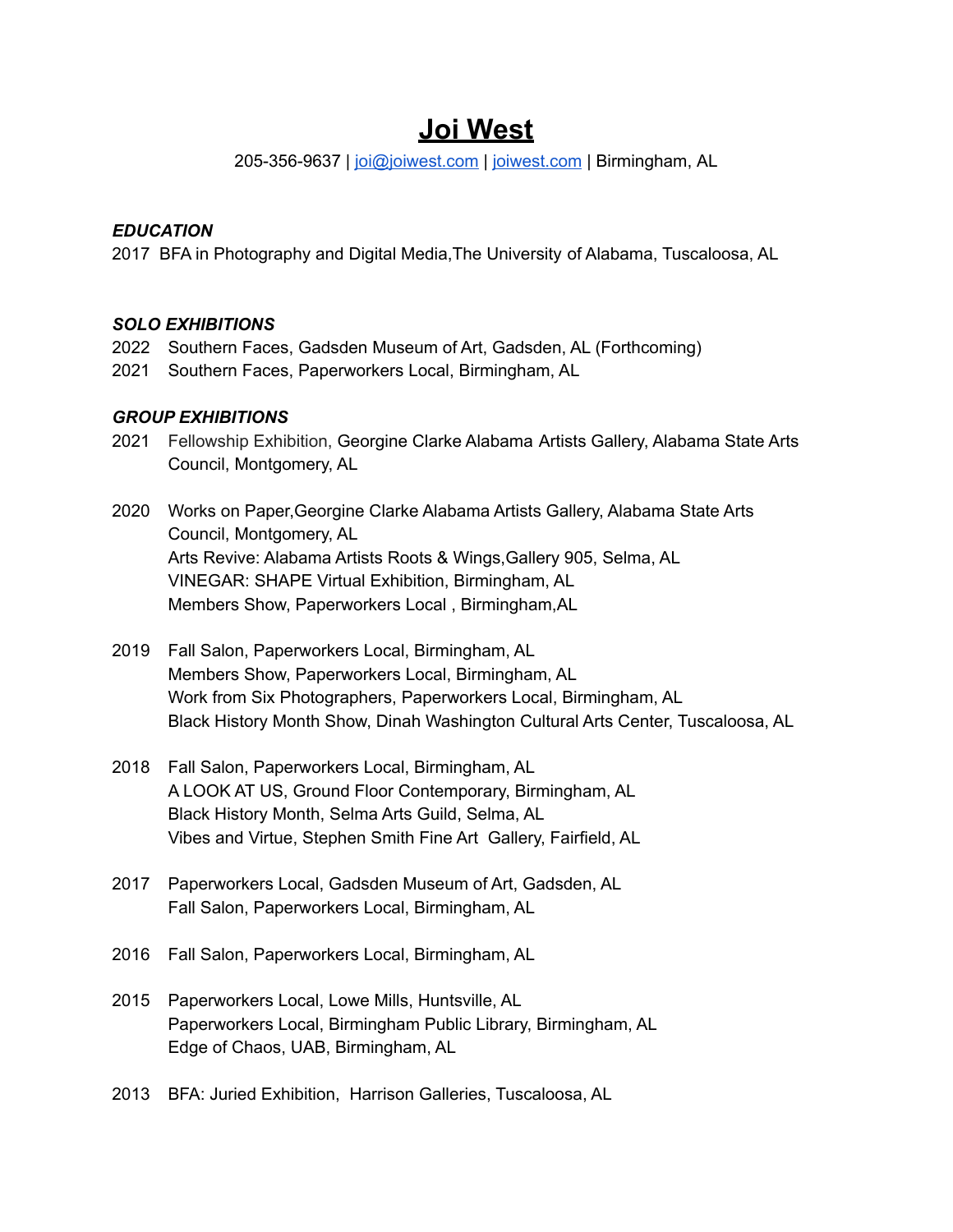Windgate Fellows Exhibition, Sarah Moody Gallery of Art, Tuscaloosa, AL Paul R. Jones Call and Response Exhibition, Sella Granata Gallery, Tuscaloosa, AL Double Exposure Photography Exhibition, Bama Theatre, Tuscaloosa, AL

2012 BFA: Juried Exhibition at Harrison Galleries, Harrison Galleries, Tuscaloosa,AL Senses of Creativity , Grace Aberdean Habitat Alchemy**,** Tuscaloosa,AL

## **COLLECTIONS**

David,68, Birmingham, AL, Southern Faces, 8X10 Edition, Private Collection, Birmingham, AL, USA 2021 David, 68, Birmingham, AL, Southern Faces, Private Collection, Birmingham, AL, USA 2021 John, 56, Birmingham, AL,Southern Faces, Private Collection, Birmingham, AL, USA 2021 Reverend JR Finney II, 67, Birmingham, AL, Covenant Community Church, Birmingham, AL, USA 2021 Stillness, Private Collection, Birmingham, AL, USA 2021 Shika, Freaky Flower Flow, Private Collection, Birmingham, AL, USA 2015 Gaby W., Southern Faces, 2013, Private Collection, Washington, D.C., USA 2013

#### **PRESS**

2021

Juneteenth 2021 In Birmingham: True Southern Resilience- Momentum Blog for Medium [https://momentum.medium.com/juneteenth-2021-in-birmingham-true-southern-resilience-c16f3a](https://momentum.medium.com/juneteenth-2021-in-birmingham-true-southern-resilience-c16f3aeeb1fc) [eeb1fc](https://momentum.medium.com/juneteenth-2021-in-birmingham-true-southern-resilience-c16f3aeeb1fc)

2020

Alabama State Council on the Arts 2020-2021 Fellowship

[https://arts.alabama.gov/news\\_detail.aspx?ID=13941](https://arts.alabama.gov/news_detail.aspx?ID=13941)

Works on Paper,Georgine Clarke Alabama Artists Gallery, Alabama State Arts Council, Montgomery AL

<https://arts.alabama.gov/gallery.aspx#>

2018

A LOOK AT US, Ground Floor Contemporary, Birmingham, AL

Vibes and Virtue by Shauna Stewart

*[http://www.al.com/living/index.ssf/2018/03/vibes\\_and\\_virtues\\_five\\_hours\\_i.html](http://www.al.com/living/index.ssf/2018/03/vibes_and_virtues_five_hours_i.html)*

# **RADIO/TELEVISION**

Artist Interview, Alabama Arts Radio, Montgomery, AL August 2021 Interview for Southern Faces Solo Show, Birmingham Mountain Radio, Birmingham, AL, July 2021

# **ARTIST TALKS**

2020 VINEGAR: SHAPE Virtual Exhibition, Birmingham, AL 2018 A LOOK AT US, Ground Floor Contemporary, Birmingham, AL